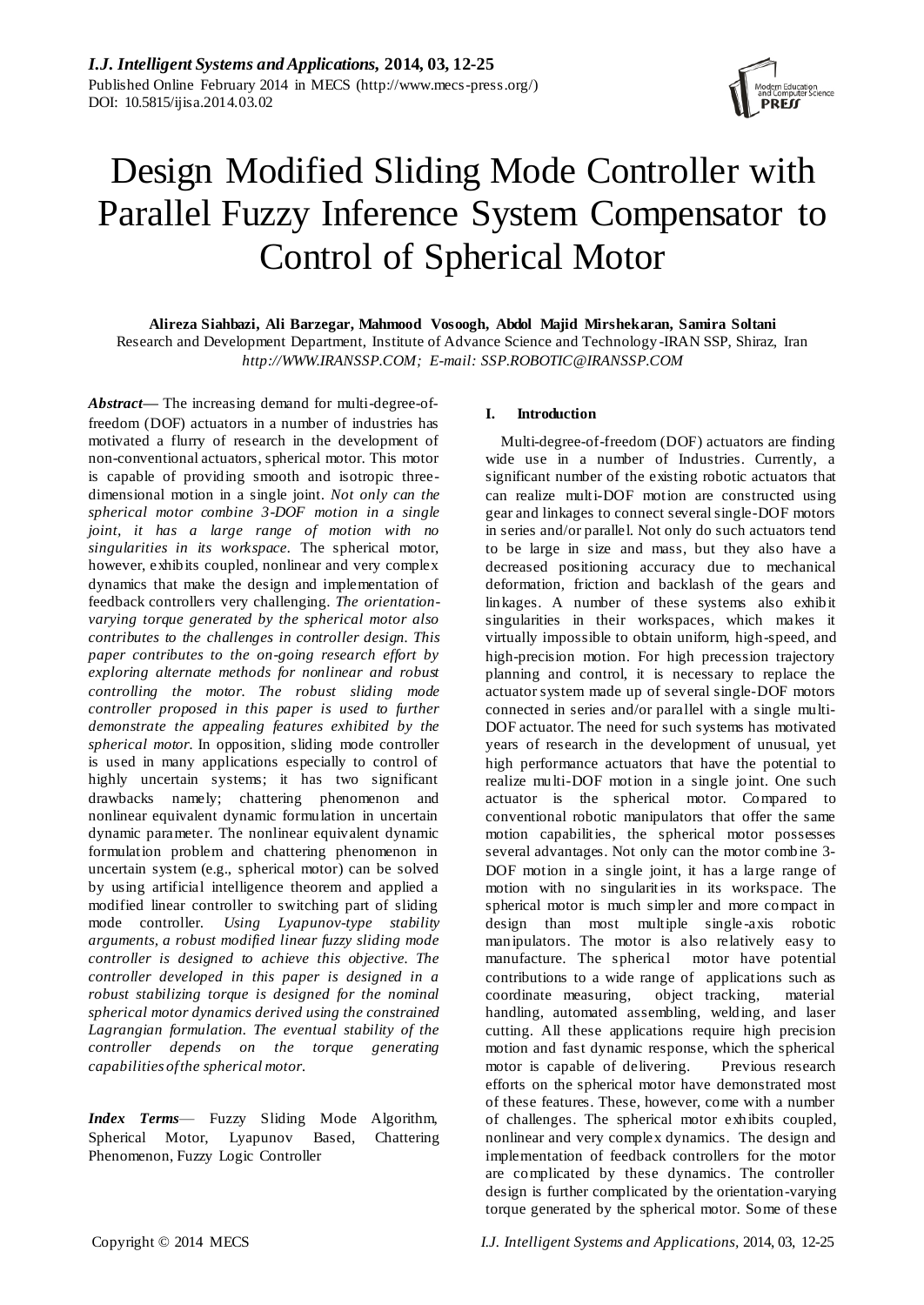challenges have been the focus of previous and ongoing research [1-11].

In modern usage, the word of control has many meanings, this word is usually taken to mean regulate, direct or command. The word feedback plays a vital role in the advance engineering and science. The conceptual frame work in Feed-back theory has developed only since world war ІІ. In the twentieth century, there was a rapid growth in the application of feedback controllers in process industries. According to Ogata, to do the first significant work in three-term or PID controllers which Nicholas Minorsky worked on it by automatic controllers in 1922. In 1934, Stefen Black was invention of the feedback amplifiers to develop the negative feedback amplifier[12-28]. Negative feedback invited communications engineer Harold Black in 1928 and it occurs when the output is subtracted from the input. Automatic control has played an important role in advance science and engineering and its extreme importance in many industrial applications, i.e., aerospace, mechanical engineering and joint control. The first significant work in automatic control was James Watt's centrifugal governor for the speed control in motor engine in eighteenth century[29-40]. There are several methods for controlling a spherical motor, which all of them follow two common goals, namely, hardware/software implementation and acceptable performance. However, the mechanical design of spherical motor is very important to select the best controller but in general two types schemes can be presented, namely, a joint space control schemes and an operation space control schemes[41-53]. Joint space and operational space control are closed loop controllers which they have been used to provide robustness and rejection of disturbance effect. The main target in joint space controller is to design a feedback controller which the actual motion ( $\mathbf{q}_a(t)$ ) and desired motion ( $\mathbf{q}_d(t)$ ) as closely as possible. This control problem is classified into two main groups. Firstly, transformation the desired motion  $X_d(t)$  to joint variable  $q_d(t)$  by inverse kinematics of spherical motor[34-50]. This control includes simple PD control, PID control, inverse dynamic control, Lyapunov-based control, and passivity based control. The main target in operational space controller is to design a feedback controller to allow the actual end-effector motion  $X_a(t)$  to track the desired endeffector motion  $X_d(t)$ . This control methodology requires a greater algorithmic complexity and the inverse kinematics used in the feedback control loop. Direct measurement of operational space variables are very expensive that caused to limitation used of this controller in spherical motor[50-53]. One of the simplest ways to analysis control of three DOF spherical motor are analyzed each joint separately such as SISO systems and design an independent joint controller for each joint. In this controller, inputs only depends on the velocity and displacement of the corresponding joint and the other parameters between joints such as coupling presented by disturbance input. Joint space controller has many advantages such as one

type controllers design for all joints with the same formulation, low cost hardware, and simple structure. A nonlinear methodology is used for nonlinear uncertain systems (e.g., spherical motor) to have an acceptable performance. These controllers divided into six groups, namely, feedback linearization (computed-torque control), passivity-based control, sliding mode control (variable structure control), artificial intelligence control, lyapunov-based control and adaptive control[13-26]. Sliding mode controller (SMC) is a powerful nonlinear controller which has been analyzed by many researchers especially in recent years. This theory was first proposed in the early 1950 by Emelyanov and several co-workers and has been extensively developed since then with the invention of high speed control devices [12-18]. The main reason to opt for this controller is its acceptable control performance in wide range and solves two most important challenging topics in control which names, stability and robustness [24-53]. Sliding mode controller is divided into two main sub controllers: discontinues controller  $(\tau_{dis})$  and equivalent controller  $(\tau_{ea})$ . Discontinues controller causes an acceptable tracking performance at the expense of very fast switching. In the theory of infinity fast switching can provide a good tracking performance but it also can provide some problems (e.g., system instability and chattering phenomenon). After going toward the sliding surface by discontinues term, equivalent term help to the system dynamics match to the sliding surface[12- 15]. However, this controller used in many applications but, pure sliding mode controller has following challenges: chattering phenomenon, and nonlinear equivalent dynamic formulation [20]. Chattering phenomenon can causes some problems such as saturation and heat the mechanical parts of spherical motor. To reduce or eliminate the chattering, various papers have been reported by many researchers which classified into two most important methods: boundary layer saturation method and estimated uncertainties method [22-36]. In boundary layer saturation method, the basic idea is the discontinuous method replacement by saturation (linear) method with small neighborhood of the switching surface. This replacement caused to increase the error performance against with the considerable chattering reduction. In recent years, artificial intelligence theory has been used in sliding mode control systems. Neural network, fuzzy logic and neuro-fuzzy are synergically combined with nonlinear classical controller and used in nonlinear, time variant and uncertain plant (e.g., spherical motor). Fuzzy logic controller (FLC) is one of the most important applications of fuzzy logic theory. This controller can be used to control nonlinear, uncertain, and noisy systems. This method is free of some model techniques as in model-based controllers. As mentioned that fuzzy logic application is not only limited to the modelling of nonlinear systems [31-36] but also this method can help engineers to design a model-free controller. Control spherical motor using model-based controllers are based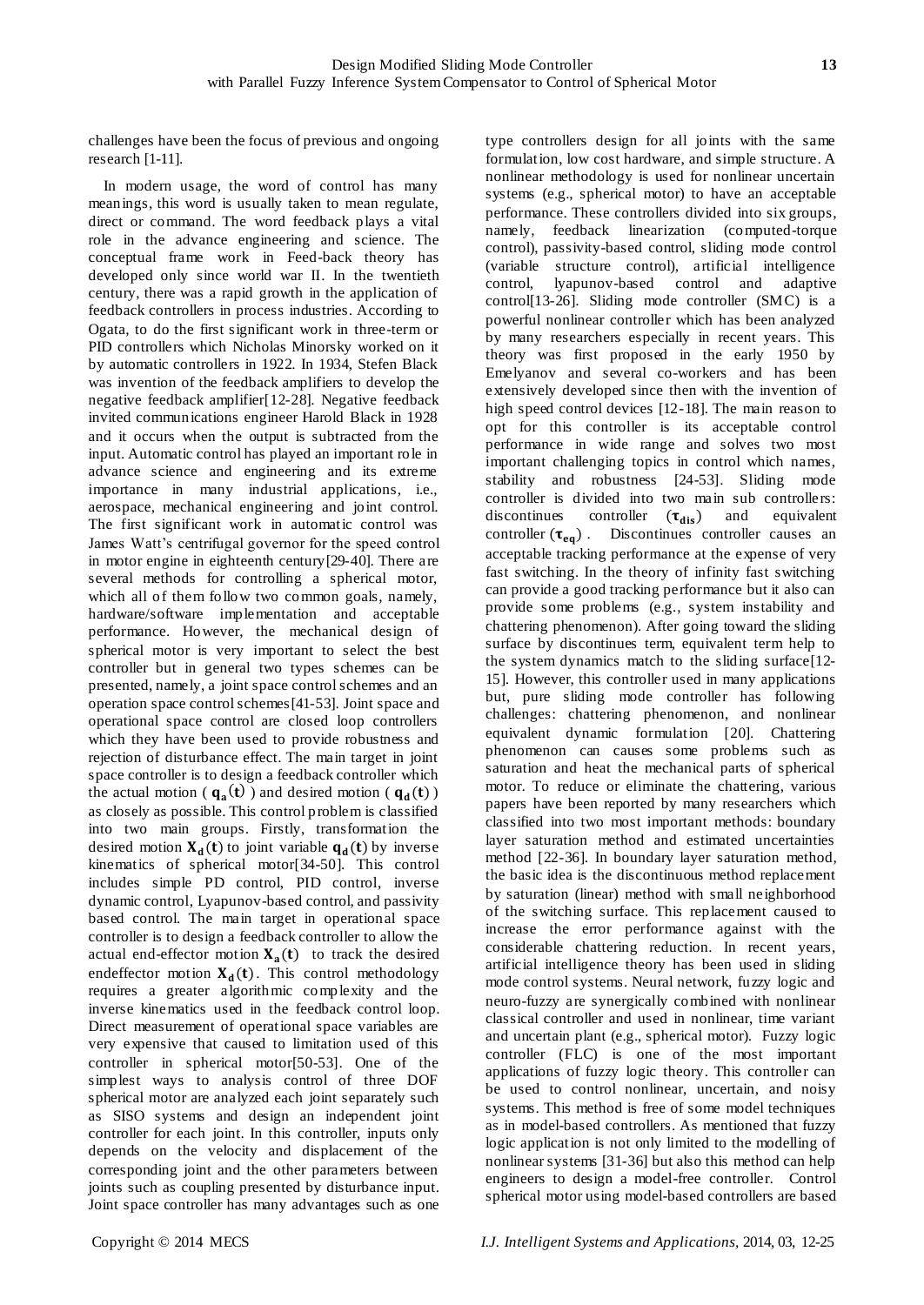on manipulator dynamic model. These controllers often have many problems for modelling. Conventional controllers require accurate information of dynamic model of spherical motor, but most of time these models are MIMO, nonlinear and partly uncertain therefore calculate accurate dynamic model is complicated [32]. The main reasons to use fuzzy logic methodology are able to give approximate recommended solution for uncertain and also certain complicated systems to easy understanding and flexible. Fuzzy logic provides a method to design a model-free controller for nonlinear plant with a set of IF-THEN rules [32]. This paper contributes to the research effort of alternate methods for modeling the torque generated by the spherical motor used in the fuzzy sliding modetype feedback controller design. The designed controller not only demonstrates the appealing features exhibited by the spherical motor, but also demonstrates some of the nice features of fuzzy sliding mode-type controllers as well. This paper is organized as follows; second part focuses on the modeling dynamic formulation based on Lagrange methodology, sliding mode controller to have a robust control, and design fuzzy logic compensator. Third part is focused on the methodology which can be used to reduce the error, increase the performance quality and increase the robustness and stability. Simulation result and discussion is illustrated in forth part which based on trajectory following and disturbance rejection. The last part focuses on the conclusion and compare between this method and the other ones.

## **II. Theorem**

## *Dynamic and Kinematics Formulation of Spherical Motor*

Dynamic modeling of spherical motors is used to describe the behavior of spherical motor such as linear or nonlinear dynamic behavior, design of model based controller such as pure sliding mode controller which design this controller is based on nonlinear dynamic equations, and for simulation. The dynamic modeling describes the relationship between motion, velocity, and accelerations to force/torque or current/voltage and also it can be used to describe the particular dynamic effects (e.g., inertia, coriolios, centrifugal, and the other parameters) to behavior of system[1-10]. Spherical motor has a nonlinear and uncertain dynamic parameters 3 degrees of freedom (DOF) motor.

The equation of a spherical motor governed by the following equation [1-10]:

$$
H(q)\begin{bmatrix} \alpha \\ \beta \\ \dot{\gamma} \end{bmatrix} + B(q)\begin{bmatrix} \dot{\alpha}\beta \\ \dot{\alpha}\dot{\gamma} \\ \beta\dot{\gamma} \end{bmatrix} + C(q)\begin{bmatrix} \dot{\alpha}^2 \\ \beta^2 \\ \dot{\gamma}^2 \end{bmatrix} = \begin{bmatrix} \tau_x \\ \tau_y \\ \tau_z \end{bmatrix}
$$
(1)

Where  $\tau$  is actuation torque, H (q) is a symmetric and positive define inertia matrix, B(q) is the matrix of coriolios torques, C(q) is the matrix of centrifugal torques.

This is a decoupled system with simple second order linear differential dynamics. In other words, the component  $\ddot{q}$  influences, with a double integrator relationship, only the variable  $q_i$ , independently of the motion of the other parts. Therefore, the angular acceleration is found as to be [1-11]:

$$
\ddot{q} = H^{-1}(q) \cdot \{ \tau - \{ B + C \} \}
$$
 (2)

This technique is very attractive from a control point of view.

Study of spherical motor is classified into two main groups: kinematics and dynamics. Calculate the relationship between rigid bodies and final part without any forces is called Kinematics. Study of this part is pivotal to design with an acceptable performance controller, and in real situations and practical applications. As expected the study of kinematics is divided into two main parts: forward and inverse kinematics. Forward kinematics has been used to find the position and orientation of task frame when angles of joints are known. Inverse kinematics has been used to find possible joints variable (angles) when all position and orientation of task frame be active [1].

The main target in forward kinematics is calculating the following function:

$$
\Psi(X,q) = 0 \tag{3}
$$

Where  $\Psi(.) \in R^n$  is a nonlinear vector function,  $X = [X_1, X_2, \dots, X_l]^T$  is the vector of task space variables which generally task frame has three task space variables, three orientation,  $q = [q_1, q_2, ..., q_n]^T$ is a vector of angles or displacement, and finally  $n$  is the number of actuated joints. The Denavit-Hartenberg (D-H) convention is a method of drawing spherical motor free body diagrams. Denvit-Hartenberg (D-H) convention study is necessary to calculate forward kinematics in this motor.

A systematic Forward Kinematics solution is the main target of this part. The first step to compute Forward Kinematics (F.K) is finding the standard D-H parameters. The following steps show the systematic derivation of the standard D-H parameters.

- 1. Locate the spherical motor
- 2. Label joints
- 3. Determine joint rotation  $(\theta)$
- 4. Setup base coordinate frames.
- 5. Setup joints coordinate frames.
- 6. Determine $\alpha_i$ , that  $\alpha_i$ , link twist, is the angle between  $Z_i$  and  $Z_{i+1}$  about an  $X_i$ .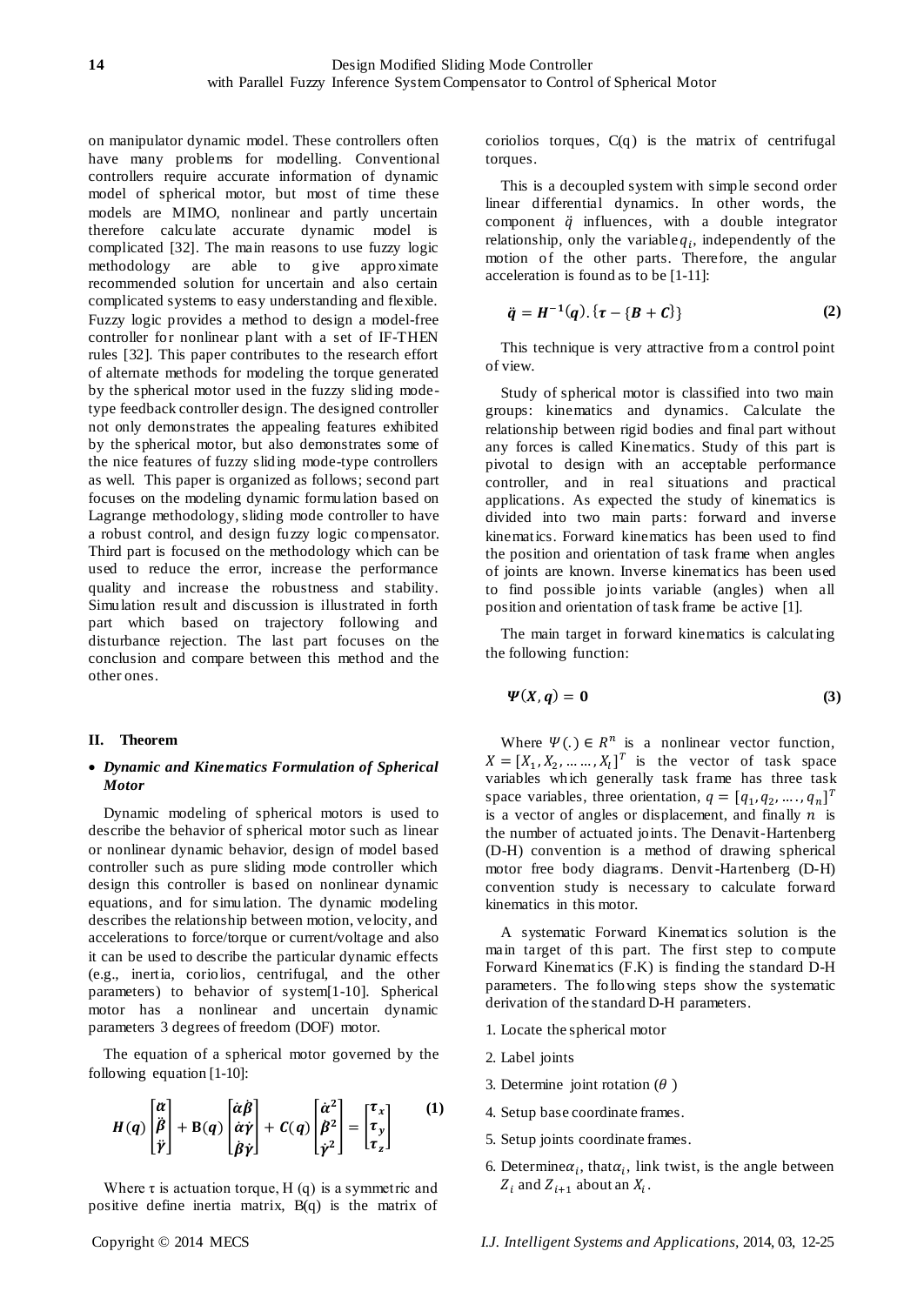- 7. Determine  $d_i$  and  $a_i$ , that  $a_i$ , link length, is the distance between  $Z_i$  and  $Z_{i+1}$  along  $X_i$ .  $d_i$ , offset, is the distance between  $X_{i-1}$  and  $X_i$  along  $Z_i$  axis.
- 8. Fill up the D-H parameters table. The second step to compute Forward kinematics is finding the rotation matrix  $(R_n^0)$ . The rotation matrix from  $\{F_i\}$  to  $\{F_{i-1}\}$  is given by the following equation;

$$
R_i^{i-1} = U_{i(\theta_i)} V_{i(\alpha_i)} \tag{4}
$$

Where  $U_i(\theta_i)$  is given by the following equation [1-11];

$$
U_{i(\theta_i)} = \begin{bmatrix} \cos(\theta_i) & -\sin(\theta_i) & 0 \\ \sin(\theta_i) & \cos(\theta_i) & 0 \\ 0 & 0 & 1 \end{bmatrix}
$$
 (5)

and  $V_{i(\alpha_i)}$  is given by the following equation [1-11];

$$
V_{i(\theta_i)} = \begin{bmatrix} 1 & 0 & 0 \\ 0 & \cos(\alpha_i) & -\sin(\alpha_i) \\ 0 & \sin(\alpha_i) & \cos(\alpha_i) \end{bmatrix}
$$
 (6)

So  $(R_n^0)$  is given by [8]

$$
R_n^0 = (U_1 V_1)(U_2 V_2) \dots \dots \dots (U_n V_n)
$$
 (7)

The final step to compute the forward kinematics is calculate the transformation  ${}_{n}^{0}T$  by the following formulation [3]

$$
{}_{n}^{0}T = {}_{1}^{0}T. \, {}_{2}^{1}T. \, {}_{3}^{2}T \dots \dots \, {}_{n}^{n-1}T = \begin{bmatrix} R_{n}^{0} & 0 \\ 0 & 1 \end{bmatrix} \tag{8}
$$

**SLIDING MODE CONTROLLER**: One of the significant challenges in control algorithms is a linear behavior controller design for nonlinear systems. When system works with various parameters and hard nonlinearities this technique is very useful in order to be implemented easily but it has some limitations such as working near the system operating point[12]. Some of nonlinear systems which work in industrial processes are controlled by linear PID controllers, but the design of linear controller for spherical motors are extremely difficult because they are nonlinear, uncertain and MIMO[33-55]. To reduce above challenges the nonlinear robust controllers is used to systems control. One of the powerful nonlinear robust controllers is sliding mode controller (SMC), although this controller has been analyzed by many researchers but the first proposed was in the 1950 [12-33].This controller is used in wide range areas such as in robotics, in control process, in aerospace applications and in power converters because it has an acceptable control performance and solve some main challenging topics in control such as resistivity to the external disturbance. The lyapunov formulation can be written as follows,

$$
V = \frac{1}{2}S^T . H . S \tag{9}
$$

The derivation of  $V$  can be determined as,

$$
\dot{V} = \frac{1}{2}S^T \cdot \dot{H} \cdot S + S^T \cdot H\dot{S}
$$
 (10)

The dynamic equation of spherical motor can be written based on the sliding surface as

$$
H\dot{S} = -VS + H\dot{S} + VS - \tau \tag{11}
$$

It is assumed that

$$
S^T(\dot{H} - 2V)S = 0 \tag{12}
$$

by substituting (11) in (10)

$$
\dot{V} = \frac{1}{2}S^{T}HS - S^{T}VS + S^{T}(HS + VS - \tau) = (13)
$$
  

$$
S^{T}(HS + VS - \tau)
$$

Suppose the control input is written as follows

$$
\hat{\tau} = \hat{\tau_{eq}} + \hat{\tau_{dis}} = [\hat{H^{-1}}(\hat{V}) + \hat{S}]\hat{H} + K \cdot sgn(S) + K_v S
$$
\n(14)

By replacing the equation (14) in (13)

$$
\dot{V} = S^{T} (H\dot{S} + VS - \hat{H}\dot{S} - \hat{V}S - K_{v}S - K_{\bar{v}}S - K_{\bar{v}}S - \hat{K}sgn(\bar{S}) = S^{T} (H\dot{S} + \tilde{V}S - K_{v}S - K_{\bar{v}}S - \hat{K}sgn(\bar{S}))
$$
\n(15)

It is obvious that

$$
|\widetilde{H}S + \widetilde{V}S - K_vS| \le |\widetilde{H}S| + |\widetilde{V}S| + |K_vS| \qquad (16)
$$

The Lemma equation in spherical motor system can be written as follows

$$
K_u = [|\tilde{H}S| + |VS| + |K_vS| + \eta]_i, \qquad (17)
$$
  
 $i = 1, 2, 3, 4, ...$ 

The equation (12) can be written as

$$
K_u \ge \left| \left[ H\dot{S} + VS - K_v S \right]_i \right| + \eta_i \tag{18}
$$

Therefore, it can be shown that

$$
\dot{V} \leq -\sum_{i=1}^{n} \eta_i |S_i| \tag{19}
$$

Based on above discussion, the control law for spherical motor is written as: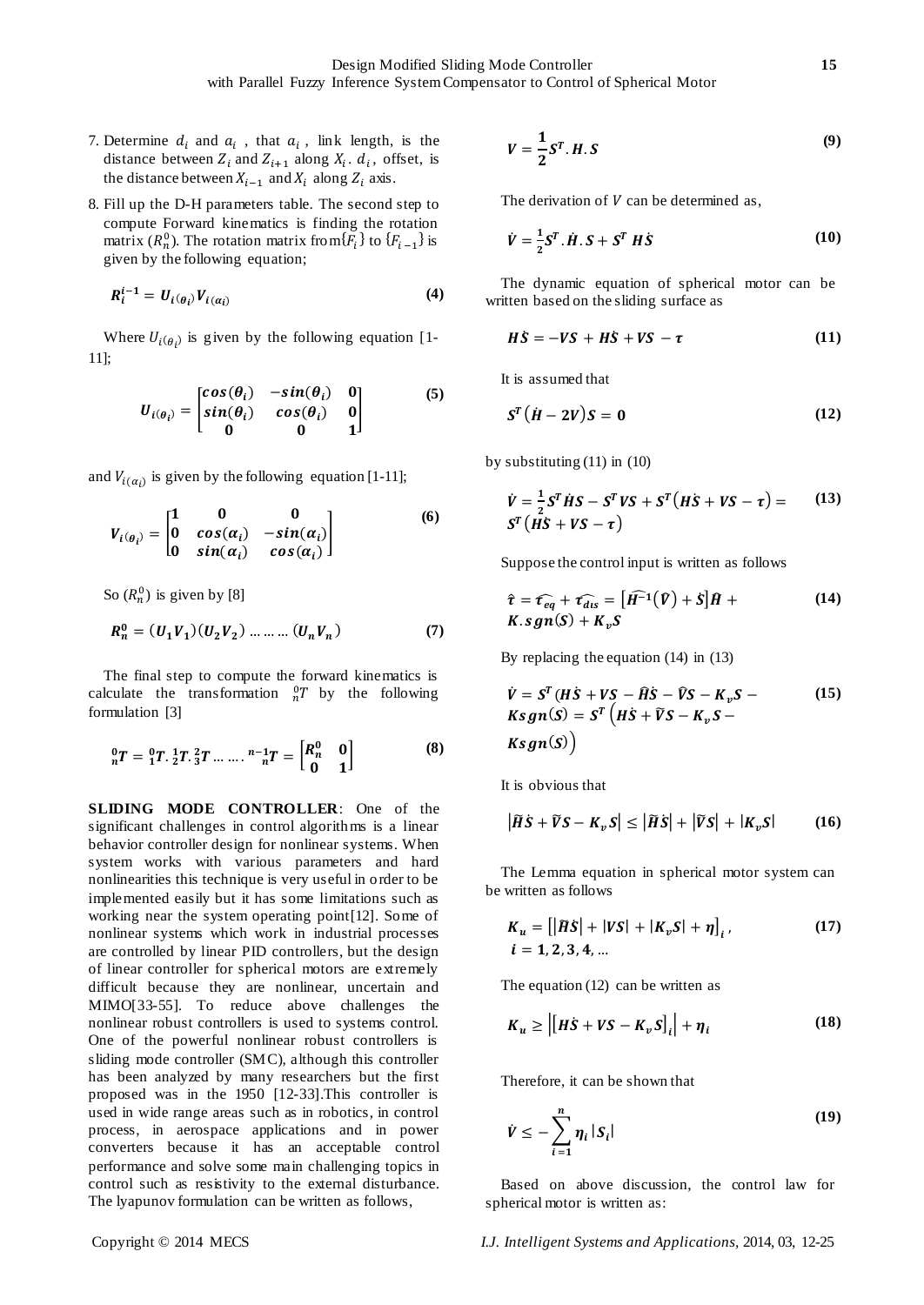$$
U = U_{eq} + U_{switch} \tag{20}
$$

Where, the model-based component  $U_{eq}$  is the nominal dynamics of systems and  $U_{eq}$  can be calculate as follows:

$$
U_{eq} = [H^{-1}(B + C) + S]H
$$
 (21)

 $U_{SWITCH}$  is computed as;

$$
U_{switch} = K \cdot \text{SGN}(\lambda e + \dot{e}) \tag{22}
$$

by replace the formulation (22) in (20) the control output can be written as;

$$
U = U_{eq} + K \cdot \text{SGN}(S) \tag{23}
$$

By (23) and (21) the sliding mode control of spherical motor is calculated as;

$$
U = [H^{-1}(B+C) + \dot{S}]H + K \cdot \text{SGN}(S) \tag{24}
$$

**FUZZY LOGIC THEORY:** This section provides a review about foundation of fuzzy logic based on [32- 53]. Supposed that U is the universe of discourse and  $x$ is the element of  $U$ , therefore, a crisp set can be defined as a set which consists of different elements  $(x)$  will all or no membership in a set. A fuzzy set is a set that each element has a membership grade, therefore it can be written by the following definition;

$$
A = \{x, \mu_A(x) | x \in X\}; A \in U \tag{25}
$$

Where an element of universe of discourse is  $x, \mu_A$  is the membership function (MF) of fuzzy set. The membership function  $(\mu_A(x))$  of fuzzy set A must have a value between zero and one. If the membership function  $\mu_A(x)$  value equal to zero or one, this set change to a crisp set but if it has a value between zero and one, it is a fuzzy set. Defining membership function for fuzzy sets has divided into two main groups; namely; numerical and functional method, which in numerical method each number has different degrees of membership function and functional method used standard functions in fuzzy sets. The membership function which is often used in practical applications includes triangular form, trapezoidal form, bell-shaped form, and Gaussian form.

Linguistic variable can open a wide area to use of fuzzy logic theory in many applications (e.g., control and system identification). In a natural artificial language all numbers replaced by words or sentences.

If  $-$  then Rule statements are used to formulate the condition statements in fuzzy logic. A single fuzzy If  $-$  then rule can be written by

$$
If x is A Then y is B \tag{26}
$$

where  $A$  and  $B$  are the Linguistic values that can be defined by fuzzy set, the  $If - part$  of the part of " $x$  is  $A$ " is called the antecedent part and the then  $$ part of the part of " $y$  is  $B$ " is called the Consequent or Conclusion part. The antecedent of a fuzzy if-then rule can have multiple parts, which the following rules shows the multiple antecedent rules:

#### *if e is NB and*  $\dot{e}$  *is ML then T is LL* (27)

where  $e$  is error,  $\dot{e}$  is change of error,  $NB$  is Negative Big,  $ML$  is Medium Left,  $T$  is torque and  $LL$  is Large Left. If  $-$  then rules have three parts, namely, fuzzify inputs, apply fuzzy operator and apply implication method which in fuzzify inputs the fuzzy statements in the antecedent replaced by the degree of membership, apply fuzzy operator used when the antecedent has multiple parts and replaced by single number between 0 to 1, this part is a degree of support for the fuzzy rule, and apply implication method used in consequent of fuzzy rule to replaced by the degree of membership. The fuzzy inference engine offers a mechanism for transferring the rule base in fuzzy set which it is divided into two most important methods, namely, Mamdani method and Sugeno method. Mamdani method is one of the common fuzzy inference systems and he designed one of the first fuzzy controllers to control of system engine. Mamdani's fuzzy inference system is divided into four major steps: fuzzification, rule evaluation, aggregation of the rule outputs and defuzzification. Michio Sugeno use a singleton as a membership function of the rule consequent part. The following definition shows the Mamdani and Sugeno fuzzy rule base

| Mamdani         | $F.R^1$ : if     | $x$ is $A$ and | $(28)$ |
|-----------------|------------------|----------------|--------|
| $y$ is $B$ then | $z$ is $C$       |                |        |
| $Sugeno$        | $F.R^1$ : if     | $x$ is $A$ and |        |
| $y$ is $B$ then | $f(x, y)$ is $C$ |                |        |

When  $x$  and  $y$  have crisp values fuzzification calculates the membership degrees for antecedent part. Rule evaluation focuses on fuzzy operation  $(AND/OR)$ in the antecedent of the fuzzy rules. The aggregation is used to calculate the output fuzzy set and several methodologies can be used in fuzzy logic controller aggregation, namely, Max-Min aggregation, Sum-Min aggregation, Max-bounded product, Max-drastic product, Max-bounded sum, Max-algebraic sum and Min-max. Two most common methods that used in fuzzy logic controllers are Max-min aggregation and Sum-min aggregation. Max-min aggregation defined as below

$$
\mu_U(x_k, y_k, U) = \mu_{\cup_{i=1}^T FR^i}(x_k, y_k, U)
$$
  
= max {min<sub>i=1</sub>  $\left[ \mu_{Rpq}(x_k, y_k), \mu_{p_m}(U) \right] }$  (29)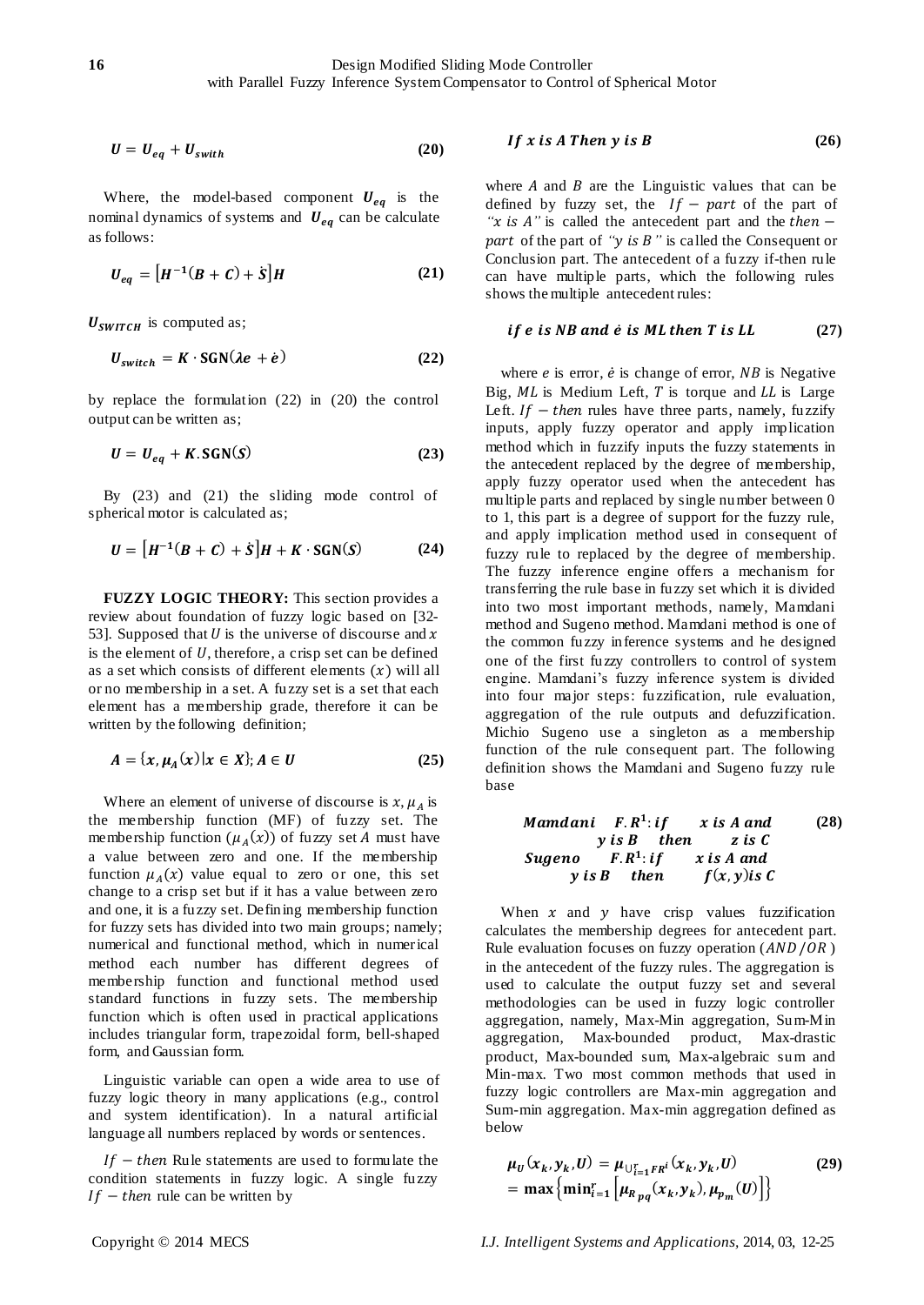The Sum-min aggregation defined as below

$$
\mu_U(x_k, y_k, U) = \mu_{\bigcup_{i=1}^r FR^i}(x_k, y_k, U)
$$
  
=  $\sum \min_{i=1}^r [\mu_{R_{pq}}(x_k, y_k), \mu_{p_m}(U)]$  (30)

where r is the number of fuzzy rules activated by  $x_k$ and  $y_k$  and also  $\mu_{\bigcup_{i=1}^r F R^i}(x_k, y_k, U)$  is a fuzzy interpretation of  $i - th$  rule. Defuzzification is the last step in the fuzzy inference system which it is used to transform fuzzy set to crisp set. Consequently defuzzification's input is the aggregate output and the defuzzification's output is a crisp number. Centre of gravity method  $(COG)$  and Centre of area method  $(COA)$  are two most common defuzzification methods, which COG method used the following equation to calculate the defuzzification

$$
COG(x_k, y_k) = \frac{\sum_i U_i \sum_{j=1}^r \mu_u(x_k, y_k, U_i)}{\sum_i \sum_{j=1}^r \mu_u(x_k, y_k, U_i)}
$$
(31)

and COA method used the following equation to calculate the defuzzification

$$
COA(x_k, y_k) = \frac{\sum_i U_i \cdot \mu_u(x_k, y_k, U_i)}{\sum_i \mu_v \cdot (x_k, y_k, U_i)}
$$
(32)

Where  $COG(x_k, y_k)$  and  $COA(x_k, y_k)$  illustrates the crisp value of defuzzification output,  $U_i \in U$  is discrete element of an output of the fuzzy set,  $\mu_U$ .  $(x_k, y_k, U_i)$  is the fuzzy set membership function, and  $r$  is the number of fuzzy rules.

Based on foundation of fuzzy logic methodology; fuzzy logic controller has played important rule to design nonlinear controller for nonlinear and uncertain systems [53-66]. However the application area for fuzzy control is really wide, the basic form for all command types of controllers consists of;

- Input fuzzification (binary-to-fuzzy[B/F]conversion)
- Fuzzy rule base (knowledge base)
- Inference engine
- Output defuzzification (fuzzy-to-binary [F/B]conversion).

*Linear Controller:* In the absence of spherical motor knowledge, proportional-integral-derivative (PID), proportional-integral (PI) and proportional -derivative (PD) may be the best controllers, because they are model-free, and they're parameters can be adjusted easily and separately [1] and it is the most used in spherical motor. In order to remove steady-state error caused by uncertainties and noise, the integrator gain has to be increased. This leads to worse transient performance, even destroys the stability. The integrator in a PID controller also reduces the bandwidth of the closed-loop system. PD control guarantees stability only

when the PD gains tend to infinity, the tracking error does not tend to zero when friction and gravity forces are included in the spherical motor dynamics [2]. Model-based compensation for PD control is an alternative method to substitute PID control [1], such as adaptive gravity compensation [3], desired gravity compensation [2], and PD+ with position measurement [4]. They all needed structure information of the spherical motor dynamic formulation. Some nonlinear PD controllers can also achieve asymptotic stability, for example PD control with time-varying gains [5], PD control with nonlinear gains [6], and PD control with feedback linearization compensation [8]. But these controllers are complex; many good properties of the linear PID control do not exist because these controllers do not have the same form as the industrial PID. Design of a linear methodology to control of spherical motor was very straight forward. Since there was an output from the torque model, this means that there would be two inputs into the PID controller. Similarly, the outputs of the controller result from the two control inputs of the torque signal. In a typical PID method, the controller corrects the error between the desired input value and the measured value. Since the actual position is the measured signal.

$$
e(t) = \theta_a(t) - \theta_d(t) \tag{33}
$$

$$
U_{PID} = K_{p_a} e + K_{V_a} e + K_I \sum e \tag{34}
$$

The model-free control strategy is based on the assumption that the orientation of the spherical motor are all independent and the system can be decoupled into a group of single-axis control systems [14-16]. Therefore, the kinematic control method always results in a group of individual controllers, each for an active rotation of the spherical. With the independent orientation assumption, no a priori knowledge of spherical motor dynamics is needed in the kinematic controller design, so the complex computation of its dynamics can be avoided and the controller design can be greatly simplified. This is suitable for real-time control applications when powerful processors, which can execute complex algorithms rapidly, are not accessible. However, since joints coupling is neglected, control performance degrades as operating speed increases and a spherical motor controlled in this way is only appropriate for relatively slow motion [13-16]. The fast motion requirement results in even higher dynamic coupling between the various spherical motor orientations, which cannot be compensated for by a standard motor controller such as PID [16], and hence model-based control becomes the alternative.

#### **III. Methodology**

Sliding mode controller (SMC) is an important nonlinear controller in a partly uncertain dynamic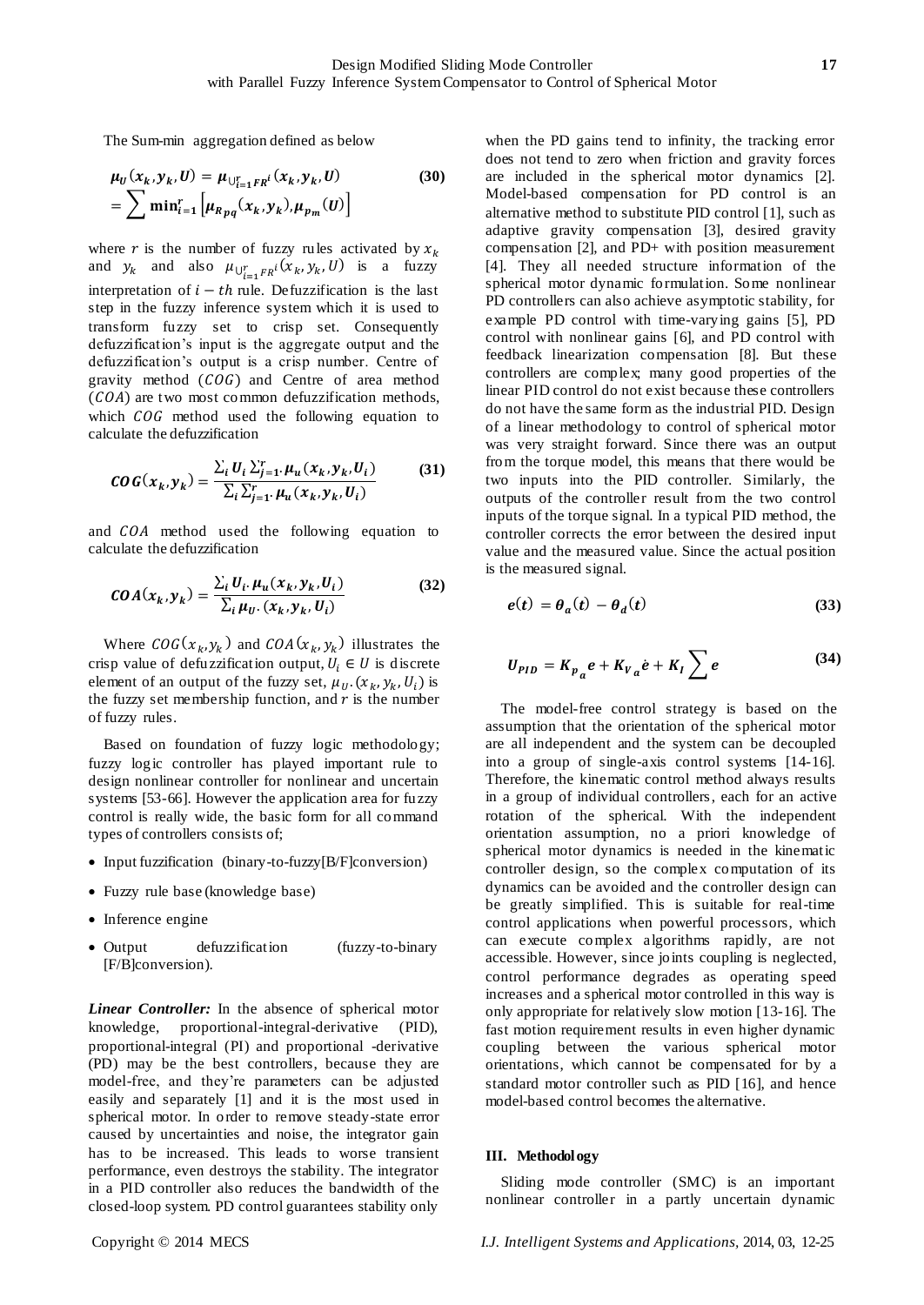system's parameters. This controller is used in several applications such as in robotics, process control, aerospace and power electronics. Sliding mode controller is used to control of nonlinear dynamic systems particularly for spherical motor, because it has a suitable control performance and it is a robust and stable. Conversely pure sliding mode controller is a high-quality nonlinear controller; it has two important problems; chattering phenomenon and nonlinear equivalent dynamic formulation in uncertain dynamic parameter. To reduce the chattering phenomenon and equivalent dynamic problems, this research is focused on applied parallel fuzzy logic theorem and modified linear methodology in sliding mode controller as a compensator. In a typical PD method, the controller corrects the error between the desired input value and the measured value. Since the actual position is the measured signal. The derivative part of PD methodology is worked based on change of error and the derivative coefficient. In this research the modified PD is used based on boundary derivative part. Based on the SMC controller;

$$
\widehat{\tau_{new-dis}} = K \cdot sgn(S) + K \times S, \qquad (35)
$$
\n
$$
S = \lambda e + e
$$

$$
\dot{e}(t) \triangleq \left(\frac{S}{0.1 S + 1}\right) \times e(t) \tag{36}
$$

$$
U_{PD} = \lambda e + \dot{e} \tag{37}
$$

This is suitable for real-time control applications when powerful processors, which can execute complex algorithms rapidly, are not accessible. The result of modified PD method shows the power of disturbance rejection in this methodology.

Fuzzy logic theory is used in parallel with sliding mode controller to compensate the limited uncertainty in system's dynamic. In this method fuzzy logic theorem is applied to sliding mode controller to remove the nonlinear uncertainty part which it is bas ed on nonlinear dynamic formulation. To achieve this goal, the dynamic equivalent part of pure sliding mode controller is modeled by Mamdani's performance/ error-based fuzzy logic methodology. Another researcher's method is based on applied fuzzy logic theorem in sliding mode controller to design a fuzzy model-based controller. This technique was employed to obtain the desired control behavior with a number of information about dynamic model of system and a fuzzy switching control was applied to reinforce system performance. Reduce or eliminate the chattering phenomenon and reduce the error are played important role, therefore switching method is used beside the artificial intelligence part to solve the chattering problem with respect to reduce the error. Equivalent part of sliding mode controller is based on nonlinear dynamic formulations of spherical motor. Spherical motor's dynamic formulations are highly nonlinear and

some of parameters are unknown therefore design a controller based on dynamic formulation is complicated. To solve this challenge parallel fuzzy logic methodology is applied to sliding mode controller. In this method fuzzy logic method is used to compensate some dynamic formulation that they are used in equivalent part. To solve the challenge of sliding mode controller based on nonlinear dynamic formulation this research is focused on compensate the nonlinear equivalent formulation by parallel fuzzy logic controller. In this method; dynamic nonlinear equivalent part is modeled by performance/error-based fuzzy logic controller. In this method; error based Mamdani's fuzzy inference system has considered with two inputs, one output and totally 49 rules. For both sliding mode controller and parallel fuzzy inference system plus sliding mode controller applications the system performance is sensitive to the sliding surface slope coefficient  $(\lambda)$ . For instance, if large value of  $\lambda$  is chosen the response is very fast the system is unstable and conversely, if small value of  $\lambda$  is considered the response of system is very slow but system is stable. Therefore to have a good response, compute the best value sliding surface slope coefficient is very important. In parallel fuzzy inference system compensator of sliding mode controller the PD-sliding surface is defined as follows:

$$
S = \dot{e} + \lambda_1 e \tag{38}
$$

where  $\lambda_1 = diag[\lambda_{11}, \lambda_{12}, \lambda_{13}]$ . The time derivative of S is computed;

$$
\dot{S} = \ddot{q}_d + \lambda_1 \dot{e} \tag{39}
$$

The parallel fuzzy error-based compensator of sliding mode controller's output is written;

$$
\hat{\tau} = \tau_{eq_{fuzzy}} + \tau_{NSMC} \tag{40}
$$

Based on fuzzy logic methodology

$$
f(x) = U_{fuzzy} = \sum_{l=1}^{M} \theta^{T} \zeta(x)
$$
 (41)

where  $\theta^T$  is adjustable parameter (gain updating factor) and  $\zeta(x)$  is defined by;

$$
\zeta(x) = \frac{\sum_{i} \mu(x_i) x_i}{\sum_{i} \mu(x_i)} \tag{42}
$$

Design an error-based parallel fuzzy compensate of equivalent part based on Mamdani's fuzzy inference method has four steps, namely, fuzzification, fuzzy rule base and rule evaluation, aggregation of the rule output (fuzzy inference system) and defuzzification.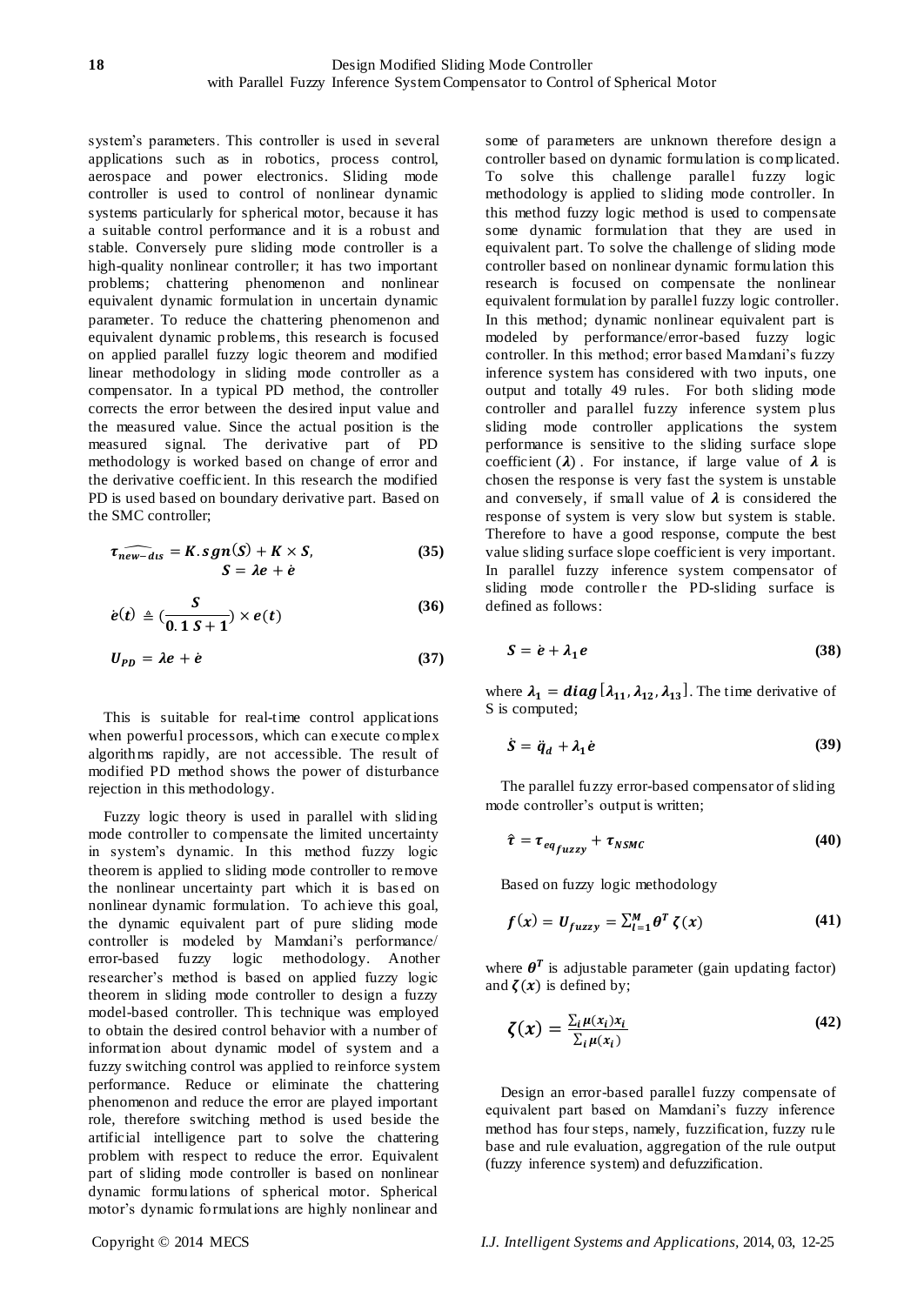**Fuzzification**: the first step in fuzzification is determine inputs and outputs which, it has two inputs  $(e, \dot{e})$  and one output  $(\tau_{fuzzy})$ . The inputs are error (e) which measures the difference between desired and actual output, and the change of error  $(\dot{e})$  which measures the difference between desired and actual velocity and output is fuzzy equivalent torque. The second step is chosen an appropriate membership function for inputs and output which, to simplicity in implementation because it is a linear function with regard to acceptable performance triangular membership function is selected in this research. The third step is chosen the correct labels for each fuzzy set which, in this research namely as linguistic variable. Based on experience knowledge the linguistic variables for error (e) are; Negative Big (NB), Negative Medium (NM), Negative Small (NS), Zero (Z), Positive Small (PS), Positive Medium (PM), Positive Big (PB), and experience knowledge it is quantized into thirteen levels represented by: -1, -0.83, - 0.66, -0.5, -0.33, -0.16, 0, 0.16, 0.33, 0.5, 0.66, 0.83, 1 the linguistic variables for change of error  $(\dot{e})$  are; Fast Left (FL), Medium Left (ML), Slow Left (SL),Zero (Z), Slow Right (SR), Medium Right (MR), Fast Right (FR), and it is quantized in to thirteen levels represented by: - 6, -5, -0.4, -3, -2, -1, 0, 1, 2, 3, 4, 5, 6, and the linguistic variables to find the output are; Large Left (LL), Medium Left (ML), Small Left (SL), Zero (Z), Small Right (SR), Medium Right (MR), Large Right (LR) and

it is quantized in to thirteen levels represented by: -85, - 70.8, -56.7, -42.5, -28.3, -14.2, 0, 14.2, 28.3, 42.5, 56.7, 70.8, 85.

**Fuzzy rule base and rule evaluation**: the first step in rule base and evaluation is to provide a least structured method to derive the fuzzy rule base which, expert experience and control engineering knowledge is used because this method is the least structure of the other one and the researcher derivation the fuzzy rule base from the knowledge of system operate and/or the classical controller. Design the rule base of fuzzy inference system can play important role to design the best performance of parallel fuzzy plus sliding mode controller, that to calculate the fuzzy rule base the researcher is used to heuristic method which, it is based on the behavior of the control of robot manipulator. The complete rule base for this controller is shown in Table 1. Rule evaluation focuses on operation in the antecedent of the fuzzy rules in fuzzy sliding mode controller. This part is used  $AND/OR$  fuzzy operation in antecedent part which *AND* operation is used.

**Aggregation of the rule output (Fuzzy inference):** based on fuzzy methodology, Max-Min aggregation is used in this work (see table 1).

| Decrease the overshoot<br>É |           |              |              |                        |                |              |              |           |                               |  |
|-----------------------------|-----------|--------------|--------------|------------------------|----------------|--------------|--------------|-----------|-------------------------------|--|
|                             | ्ट<br>e   | ${\bf FL}$   | ML           | SL.                    | $\mathbf{Z}$   | $S_{R}$      | MR           | FR        |                               |  |
|                             | NB        | LL           | LL           | $\mathbf{L}\mathbf{L}$ | ML             | SL           | SL           | Z         | $\mathbf u$                   |  |
|                             | <b>NM</b> | LL           | ML           | ML                     | ML             | SL           | $\mathbf{Z}$ | SR        | ξ                             |  |
|                             | NS        | LL           | ML           | SL.                    | <b>SL</b>      | $\mathbf{Z}$ | <b>SR</b>    | MR        | น<br>ท<br>Ē<br>$\blacksquare$ |  |
|                             | Z         | LL           | ML           | SL                     | $\overline{z}$ | $S_{\rm R}$  | MR           | LR        | the<br>E                      |  |
|                             | <b>PS</b> | ML           | SL           | Z                      | $S_{R}$        | $S_{R}$      | MR           | <b>LR</b> | น<br>เท                       |  |
|                             | PM        | SL.          | $\mathbf{Z}$ | SR                     | MR             | MR           | MR           | <b>LR</b> | eorea                         |  |
|                             | <b>PB</b> | $\mathbf{Z}$ | $S_{R}$      | $S_{\rm R}$            | MR             | LR           | $_{\rm LR}$  | LR        | $\Box$                        |  |
|                             |           |              |              |                        |                |              |              |           |                               |  |

## Table 1: Modified Fuzzy rule base table  $\Delta$

**Defuzzification:** The last step to design fuzzy inference in our parallel fuzzy compensator plus sliding mode controller is defuzzification. This part is used to transform fuzzy set to crisp set, therefore the input for defuzzification is the aggregate output and the output of it is a crisp number. Based on fuzzy methodology

Center of gravity method  $(COG)$  is used in this research. Table 2 shows the lookup table in parallel fuzzy compensator sliding mode controller which is computed by COG defuzzification method. Table 2 has 169 cells to shows the error-based fuzzy compensate of equivalent part behavior (see table 2).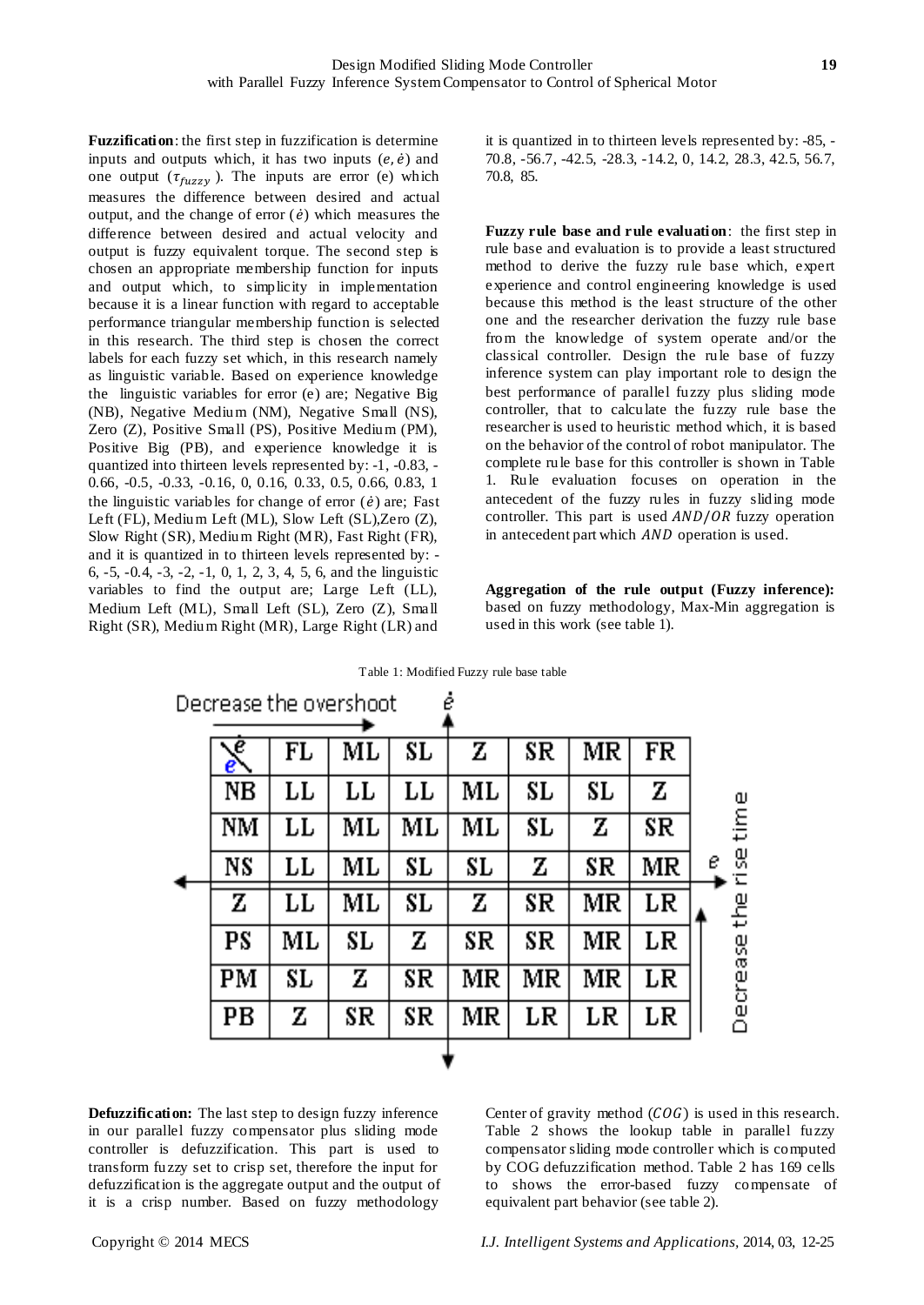| è        | Membership Function ( $\tau_{fuzzy}$ )<br>-5<br>3<br>5<br>6<br>-6<br>-3<br>-2<br>0<br>2<br>$-4$<br>4<br>$-1$ |         |         |       |                 |       |       |       |       |       |         |         |       |
|----------|--------------------------------------------------------------------------------------------------------------|---------|---------|-------|-----------------|-------|-------|-------|-------|-------|---------|---------|-------|
| e        |                                                                                                              |         |         |       |                 |       |       |       |       |       |         |         |       |
| -1       | -85                                                                                                          | $-84.8$ | $-84.8$ | $-84$ | $-82.1$         | $-81$ | $-79$ | $-71$ | -68   | -65   | $-62$   | -60     | $-54$ |
| $-0.83$  | $-84.8$                                                                                                      | -84     | -82     | $-80$ | $-78$           | $-77$ | $-74$ | $-70$ | -64   | -60   | $-56$   | $-54$   | $-47$ |
| $-0.66$  | $-78$                                                                                                        | $-73$   | -70     | -68   | -64             | -61   | -60   | -57   | -55   | -50   | -47     | $-40$   | $-38$ |
| $-0.5$   | -70                                                                                                          | -60     | $-58$   | $-51$ | $-42$           | $-38$ | -34   | $-33$ | $-31$ | $-29$ | $-28.4$ | $-28.1$ | $-28$ |
| $-0.33$  | $-50$                                                                                                        | $-48$   | $-45$   | $-40$ | $-38$           | $-34$ | $-32$ | $-30$ | $-28$ | $-26$ | $-25$   | $-21$   | $-20$ |
| $-0.16$  | -30                                                                                                          | -25     | -21     | $-18$ | -16             | -14   | -10   | -9    | -8    | $-7$  | $-6.8$  | -6      | $-5$  |
| $\bf{0}$ | $-10$                                                                                                        | -8      | -6      | -1    | 2               | 3     | 6     | 7     | 8     | 10    | 12      | 15      | 17    |
| 0.16     | 15                                                                                                           | 18      | 21      | 22    | 23              | 25    | 27    | 28    | 29    | 30    | 30.5    | 30.8    | 31    |
| 0.33     | 29                                                                                                           | 29.8    | 31      | 33    | 34              | 34.6  | 35    | 35.2  | 36    | 37    | 38      | 39      | 42    |
| 0.5      | 40                                                                                                           | 41      | 42      | 43    | 45              | 45    | 46    | 46.3  | 46.8  | 47    | 48      | 51      | 52    |
| 0.66     | 48                                                                                                           | 49      | 50      | 52    | 53              | 55    | 56    | 57    | 58    | 59    | 60      | 61      | 63    |
| 0.83     | 60                                                                                                           | 61      | 62      | 63    | 64              | 66    | 67    | 68    | 68.5  | 69    | 70      | 70.8    | 71    |
| ı        | 66                                                                                                           | 68.7    | 68.9    | 70    | $\overline{72}$ | 74    | 75    | 77    | 78    | 79    | 81      | 83      | 84    |

Table 2:  $\tau_{fuzzy}$  performance: lookup table in parallel fuzzy compensate of sliding mode controller by COG

**Proof of stability in modified PD fuzzy-based tuning error-based fuzzy sliding mode controller:** The Lyapunov function in this design is defined as

$$
V = \frac{1}{2}S^{T}HS + \frac{1}{2}\sum_{j=1}^{M}\frac{1}{\gamma_{sj}}\phi^{T}.\,\phi_{j}
$$
\n(43)

where  $\gamma_{si}$  is a positive coefficient,  $\boldsymbol{\phi} = \boldsymbol{\theta}^* - \boldsymbol{\theta}, \boldsymbol{\theta}^*$  is minimum error and  $\theta$  is adjustable parameter. Since  $\dot{H}$  – 2V is skew-symetric matrix;

$$
ST H S + \frac{1}{2} ST H S = ST (H S + VS)
$$
 (44)

The controller formulation is defined by

$$
\tau = \hat{H}\ddot{q}_r + \hat{V}\dot{q}_r - \lambda S - K \qquad (45)
$$

According to (44)

$$
H(q)\ddot{q} + V(q, \dot{q})\dot{q} = \hat{H}\ddot{q}_r + \hat{V}\dot{q}_r - \lambda S - K \quad (46)
$$

Since  $\dot{\boldsymbol{q}}_r = \dot{\boldsymbol{q}} - \boldsymbol{S}$  and  $\ddot{\boldsymbol{q}}_r = \ddot{\boldsymbol{q}} - \boldsymbol{S}$ 

$$
H\dot{S} + (V + \lambda)S = \Delta f - K \tag{47}
$$

 $H\dot{S} = \Delta f - K - VS - \lambda S$ 

The derivation of V is defined

$$
\dot{V} = S^{T} H \dot{S} + \frac{1}{2} S^{T} H S + \sum_{j=1}^{M} \frac{1}{\gamma_{sj}} \phi^{T} . \dot{\phi}_{j}
$$
(48)

$$
\dot{V} = S^{T}(HS + VS) + \sum_{j=1}^{M} \frac{1}{\gamma_{sj}} \phi^{T} \cdot \dot{\phi}_{j}
$$

Based on (46) and (47)

$$
\dot{V} = S^T (\Delta f - K - VS - \lambda S + VS) +
$$
  
\n
$$
\sum_{j=1}^{M} \frac{1}{\gamma_{sj}} \phi^T \cdot \phi_j
$$
\n(49)

where  $\Delta f = [H(q)\ddot{q} + V(q, \dot{q})\dot{q}] - \sum_{l=1}^{M} \theta^{T} \zeta(x)$ 

$$
\dot{V} = \sum_{j=1}^{M} \left[ S_j (\Delta f_j - K_j) \right] - S^T \lambda S +
$$
  

$$
\sum_{j=1}^{M} \frac{1}{\gamma_{sj}} \phi^T \cdot \phi_j
$$

suppose  $K_i$  is defined as follows

$$
K_{j} = \frac{\sum_{l=1}^{M} \theta_{j}^{l} [\mu_{A}(S_{j})]}{\sum_{l=1}^{M} [\mu_{A}(S_{j})]} = \theta_{j}^{T} \zeta_{j}(S_{j})
$$
(50)  
Where  $\zeta_{j}(S_{j}) = [\zeta_{j}^{1}(S_{j}), \zeta_{j}^{2}(S_{j}), \zeta_{j}^{3}(S_{j}), \dots, \zeta_{j}^{M}(S_{j})]^{T}$ 

$$
\zeta_j^1(S_j) = \frac{\mu_{(A)_j}^l(S_j)}{\sum_i \mu_{(A)_j}^l(S_j)}
$$
(51)

where  $\mu_{(xi)}$  is membership function.

The fuzzy system is defined as

$$
f(x) = \tau_{fuzzy} = \sum_{l=1}^{M} \theta^T \zeta(x) = \psi(e, e) \qquad (52)
$$

where  $\theta = (\theta^1, \theta^2, \theta^3)$ adjustable parameter in (51)

Copyright © 2014 MECS *I.J. Intelligent Systems and Applications,* 2014, 03, 12-25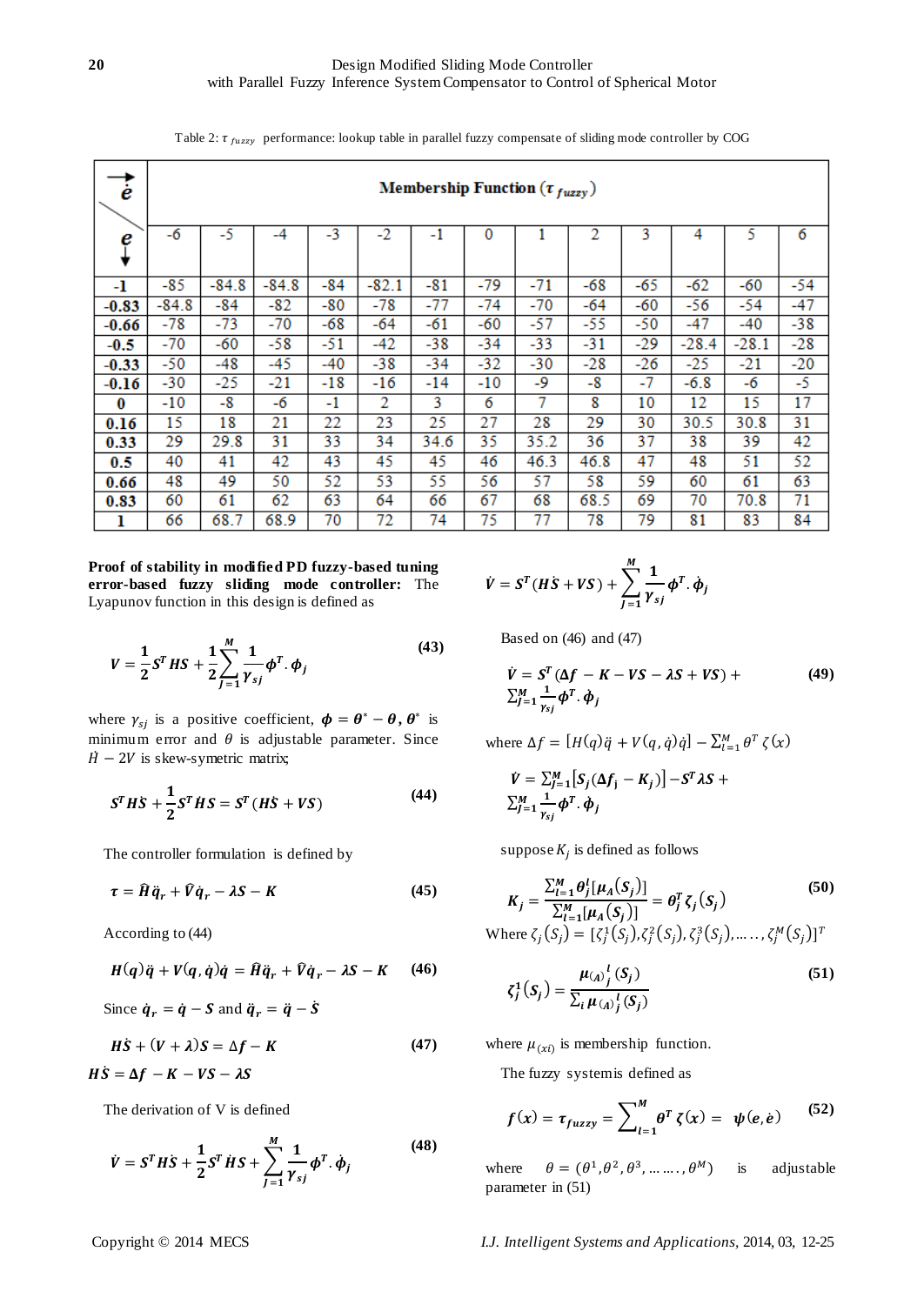$$
\dot{V} = \sum_{j=1}^{M} \left[ S_j (\Delta f_j - \theta^T \zeta(S_j)) \right] - S^T \lambda S +
$$
\n
$$
\sum_{j=1}^{M} \frac{1}{\gamma_{si}} \phi^T \cdot \phi_j
$$
\n(53)

Based on  $\boldsymbol{\phi} = \boldsymbol{\theta}^* - \boldsymbol{\theta} \rightarrow \boldsymbol{\theta} = \boldsymbol{\theta}^*$ 

$$
\dot{V} = \sum_{j=1}^{M} \left[ S_j (\Delta f_j - \theta^{*T} \zeta (S_j) + \phi^{*T} \zeta (S_j)) \right]
$$
\n
$$
\phi^{T} \zeta (S_j) \left] - S^{T} \lambda S + \sum_{j=1}^{M} \frac{1}{\gamma_{sj}} \phi^{T} \cdot \phi_j \right]
$$
\n(54)

$$
\dot{V} = \sum_{j=1}^{M} \left[ S_j (\Delta f_j - (\theta^*)^T \zeta(S_j)) \right] - S^T \lambda S + \sum_{j=1}^{M} \frac{1}{\gamma_{sj}} \phi_j^T [\gamma_{sj} . S_j . \zeta_j(S_j) + \phi_j])
$$

where  $\dot{\theta}_j = \gamma_{sj} S_j \zeta_j (S_j)$  is adaption law,  $\dot{\phi}_j = -\dot{\theta}_j$  $-\gamma_{si} S_i \zeta_i(S_i)$ 

 $\dot{V}$  is considered by

$$
\dot{V} = \sum_{j=1}^{m} [S_j \Delta f_j - ((\theta_j^*)^T \zeta_j(S_j))] - S^T \lambda S
$$
\n(55)

The minimum error is defined by

$$
e_{mj} = \Delta f_j - \left( (\theta_j^*)^T \zeta_j(S_j) \right) \tag{56}
$$

Therefore  $\dot{V}$  is computed as

$$
\dot{V} = \sum_{j=1}^{m} \left[ S_j e_{mj} \right] - S^T \lambda S \tag{57}
$$

$$
\leq \sum_{j=1}^{m} |S_j| |e_{mj}| - S^T \lambda S
$$
\n
$$
= \sum_{j=1}^{m} |S_j| |e_{mj}| - \lambda_j S_j^2
$$
\n
$$
= \sum_{j=1}^{m} |S_j| (|e_{mj}| - \lambda_j S_j)
$$
\n(58)

For continuous function  $g(x)$ , and suppose  $\varepsilon > 0$  it is defined the fuzzy logic system in form of

$$
Sup_{x \in U} |f(x) - g(x)| < \epsilon \tag{59}
$$

The minimum approximation error  $(e_{mi})$  is very small.

if 
$$
\lambda_j = \alpha
$$
 that  $\alpha |S_j| > e_{mj} (S_j \neq 0)$   
then  $V < 0$  for  $(S_j \neq 0)$  (60)

### **IV. Results**

Modified fuzzy compensator sliding mode controller is implemented in MATLAB/SIMULINK environment. Tracking performance and disturbance rejection is compared for circle trajectory.

**Tracking performances:** From the simulation for first, second and third joints (spherical joints) without any disturbance, it was seen that proposed controller has a good trajectory performance, because this controller is adjusted and worked on certain environment. Figure 1 shows the tracking performance in certain system and without external disturbance this controller.



Fig. 1: Proposed Methodology applied to spherical motor without disturbance

**Disturbance rejection:** Figures 2 and 3 show the power disturbance elimination in pure sliding mode controller and proposed method. The main targets in these controllers are disturbance rejection as well as the other responses. A band limited white noise with predefined of 40% the power of input signal is applied to controllers. It found fairly fluctuations in SMC trajectory responses. Among following graphs relating to trajectory following with external disturbance, SMC has fairly fluctuations.



Fig. 2: SMC in presence of uncertainty and external disturbance: applied to spherical motor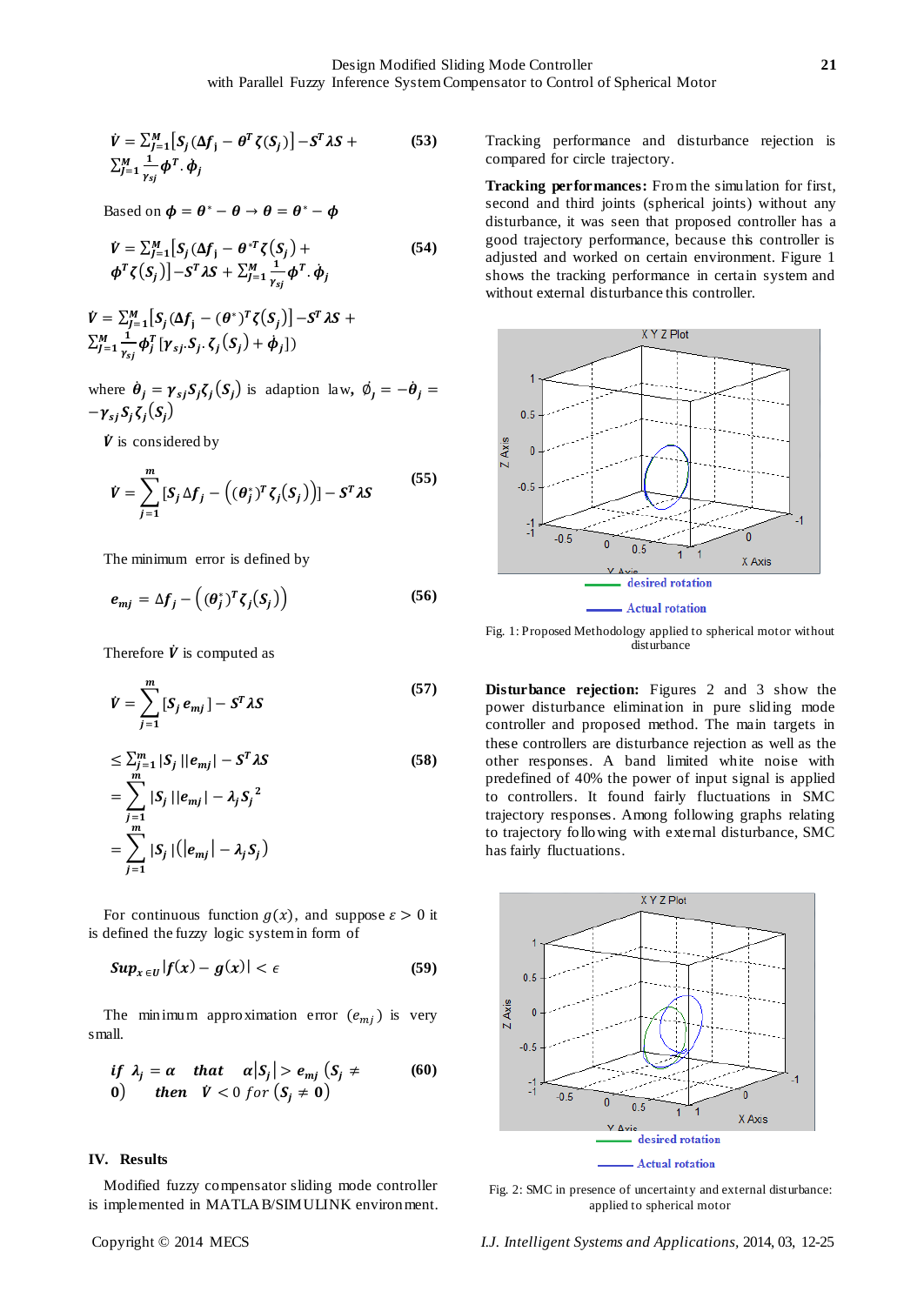

Fig. 3: Proposed method in presence of uncertainty and external disturbance: applied to spherical motor

## **V. Conclusion**

Based on the dynamic formulation of spherical motor it is clear that; this system is highly nonlinear and uncertain dynamic parameters. Control of this system based on classical methodology is very complicated. The main contributions of this paper is compensating the nonlinear model base controller by nonlinear artificial intelligence model-free compensator and improve the stability based on modified PD methodology. The structure of modified PD compensator sliding mode controller with parallel fuzzy inference compensator is new. We propose parallel structure and chattering free compensator: parallel compensation and chattering free method is important challenge and to have the better performance modified PD and fuzzy logic method is introduced. The stability analysis of parallel fuzzy compensator plus sliding mode controller is test via Lyapunov methodology. The benefits of the proposed method; the chattering effects of parallel fuzzy inference compensator plus sliding mode controller, the slow convergence of the fuzzy and the chattering problem of sliding mode method are avoided effectively.

#### **Acknowledgment**

The authors would like to thank the anonymous reviewers for their careful reading of this paper and for their helpful comments. This work was supported by the Institute of Advanced Science and Technology (IRANSSP) Research and Development Corporation Program of Iran under grant no. 2013-**Persian Gulf**-2.B.

### **References**

- [1] Vachtsevanos, G. I., Davey, K. and Lee, K. M., "Development of a Novel Intelligent Robotic Manipulator," IEEE Control System Magazine, 1987, pp.9-15.
- [2] Davey, K., Vachtsevanos, G. I., and Powers, R., "An analysis of Fields and Torques in Spherical Induction Motors," lEE Transactions on Magnetics, Vol. MAG-23, 1987, pp. 273-282.
- [3] Foggia, A., Oliver, E., Chappuis, F., "New Three Degrees of Freedom Electromagnetic Actuator," Conference Record -lAS Annual Meeting, Vol. 35, New York, 1988.
- [4] Lee, K. M., Vachtsevanos, G. and Kwan, C-K., "Development of a Spherical Wrist Stepper Motor," Proceedings of the 1988 IEEE lntemational Conference on Robotics and Automation, Philadelphia, PA. April 26-29.
- [5] Lee, K. M., Pei. I., " Kinematic Analysis of a Three Degree-of-Freedom Spherical Wrist Actuator," The Fifth International Conference on Advanced Robotics, Italy,1991.
- [6] Wang, I., Jewel, G., Howe, D., "Modeling of a Novel Spherical Pennanent Magnet Actuator," Proceedings of IEEE International Conference on Robotics and Automation, Albuquerque, New Mexico, pp 1190-1195, 1997.
- [7] Wang, I., Jewel, G., Howe, D., "Analysis, Design and Control of a Novel Spherical Pennanent Magnet Actuator," lEE Proceedings on Electrical Power Applications., vol. 154, no. 1, 1998.
- [8] Chirikjian, G. S., and Stein, D., "Kinematic Design and Commutation of a Spherical Stepper Motor," IEEEIASME Transactions on Mechatronics, vol. 4, n 4, Piscataway, New Jersey, pp. 342-353, Dec. 1999.
- [9] Kahlen, K., and De Doncker, R. W., "CW'l'ent Regulators for Multi-phase Pennanent Magnet Spherical Machines." Industry Applications Conference Record of the 2000 IEEE, vol. 3, 2000, pp. 2011-2016.
- [10] Lee, K. M., Pei, I., and Gilboa, U., "On the Development of a Spherical Wrist Actuator," Proceedings of the 16th NSF Conference on Manufacturing Systems Research, Tempe AZ, January 8-12, 1990.
- [11] Yang, C., Back, Y. S., "Design and Control of the 3-dcgn:es of freedom actuator by Controlling the Electromagnetic Force," IEEE Transactions on Magnetics, May, 1999, pp. 3607-3609.
- [12] Samira Soltani & Farzin Piltan, "Design Artificial Nonlinear Controller Based on Computed Torque like Controller with Tunable Gain", World Applied Science Journal (WASJ), 14 (9): 1306-1312, 2011.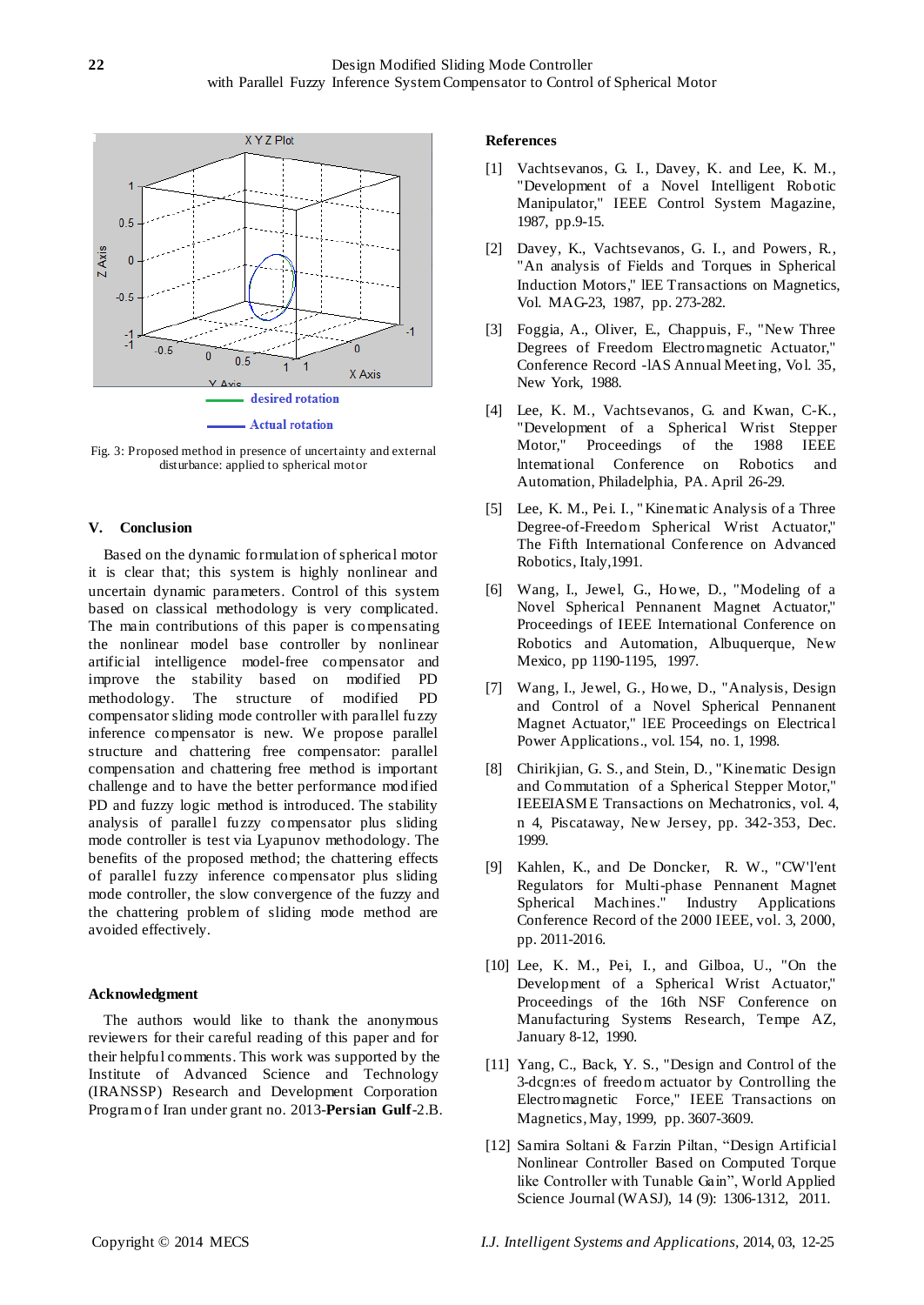- [13] Farzin Piltan, Mohammadali Dialame, Abbas Zare & Ali Badri,"Design Novel Lookup Table Changed Auto Tuning FSMC:Applied to Robot Manipulator", International Journal of Engineering, 6 (1):25-41, 2012
- [14] Farzin Piltan, Mohammad Keshavarz, Ali Badri & Arash Zargari,"Design Novel Nonlinear Controller Applied to RobotManipulator: Design New Feedback Linearization Fuzzy Controller with Minimum Rule Base Tuning Method", International Journal of Robotics and Automation,3 (1):1-12, 2012
- [15] Farzin Piltan, Iman Nazari, Sobhan Siamak, Payman Ferdosali,"Methodology of FPGA-Based Mathematical error-Based Tuning Sliding Mode Controller", International Journal of Control and Automation, 5(1), 89-118, 2012
- [16] Farzin Piltan, Bamdad Boroomand, Arman Jahed & Hossein Rezaie, "Methodology of Mathematical Error-Based Tuning Sliding Mode Controller", International Journal of Engineering, 6 (2):96-117, 2012
- [17] Farzin Piltan, Sara Emamzadeh, Zahra Hivand, Fatemeh Shahriyari & Mina Mirazaei, "PUMA-560 Robot Manipulator Position Sliding Mode Control Methods Using MATLAB/SIMULINK and Their Integration into Graduate/Undergraduate Nonlinear Control, Robotics and MATLAB Courses", International Journal of Robotics and Automation, 3(3):106-150, 2012
- [18] Farzin Piltan, Ali Hosainpour, Ebrahim Mazlomian, Mohammad Shamsodini, Mohammad H. Yarmahmoudi, "Online Tuning Chattering Free Sliding Mode Fuzzy Control Design: Lyapunov Approach", International Journal of Robotics and Automation, 3(3):77-105, 2012
- [19] Farzin Piltan, Mina Mirzaei, Forouzan Shahriari, Iman Nazari, Sara Emamzadeh, "Design Baseline Computed Torque Controller", International Journal of Engineering, 6(3): 129-141, 2012
- [20] Farzin Piltan, Mohammad H. Yarmahmoudi, Mohammad Shamsodini, Ebrahim Mazlomian, Ali Hosainpour, "PUMA-560 Robot Manipulator Position Computed Torque Control Methods Using MATLAB/SIMULINK and Their Integration into Graduate Nonlinear Control and MATLA B Courses", International Journal of Robotics and Automation, 3(3): 167-191, 2012
- [21] Farzin Piltan, Hossein Rezaie, Bamdad Boroomand, Arman Jahed, "Design Robust Backstepping on-line Tuning Feedback Linearization Control Applied to IC Engine", International Journal of Advance Science and Technology, 11:40-22, 2012
- [22] Farzin Piltan, Mohammad R. Rashidian, Mohammad Shamsodini and Sadeq Allahdadi,

Effect of Rule Base on the Fuzzy-Based Tuning Fuzzy Sliding Mode Controller: Applied to 2nd Order Nonlinear System", International Journal of Advanced Science and Technology, 46:39-70, 2012

- [23] Farzin Piltan, Arman Jahed, Hossein Rezaie and Bamdad Boroomand, "Methodology of Robust Linear On-line High Speed Tuning for Stable Sliding Mode Controller: Applied to Nonlinear System", International Journal of Control and Automation, 5(3): 217-236, 2012
- [24] Farzin Piltan, Bamdad Boroomand, Arman Jahed and Hossein Rezaie, "Performance-Based Adaptive Gradient Descent Optimal Coefficient Fuzzy Sliding Mode Methodology", International Journal of Intelligent Systems and Applications, , vol.4, no.11, pp.40-52, 2012.
- [25] Farzin Piltan, Mehdi Akbari, Mojdeh Piran , Mansour Bazregar, "Design Model Free Switching Gain Scheduling Baseline Controller with Application to Automotive Engine", International Journal of Information Technology and Computer Science, vol.5, no.1, pp.65-73, 2013.DOI: 10.5815/ijitcs.2013.01.07.
- [26] Farzin Piltan, Mojdeh Piran , Mansour Bazregar, Mehdi Akbari, "Design High Impact Fuzzy Baseline Variable Structure Methodology to Artificial Adjust Fuel Ratio", International Journal of Intelligent Systems and Applications, vol.5, no.2, pp.59-70, 2013.DOI: 10.5815/ijisa.2013.02.0.
- [27] Farzin Piltan, M. Bazregar, M. kamgari, M. Akbari and M. Piran, "Adjust the Fuel Ratio by High Impact Chattering Free Sliding Methodology with Application to Automotive Engine", International Journal of Hybrid Information Technology, 6(1), 2013.
- [28] Farzin Piltan, S. Zare , F. ShahryarZadeh, M. Mansoorzadeh, M. kamgari, "Supervised Optimization of Fuel Ratio in IC Engine Based on Design Baseline Computed Fuel Methodology", International Journal of Information Technology and Computer Science , vol.5, no.4, pp.76-84, 2013.DOI: 10.5815/ijitcs.2013.04.09.
- [29] Farzin Piltan, M. Mansoorzadeh, S. Zare, F.Shahryarzadeh, M. Akbari, "Artificial Tune of Fuel Ratio: Design a Novel SISO Fuzzy Backstepping Adaptive Variable Structure Control", International Journal of Electrical and Computer Engineering, 3(2), 2013.
- [30] M. Bazregar, Farzin Piltan, A. Nabaee and M.M. Ebrahimi, "Parallel Soft Computing Control Optimization Algorithm for Uncertainty Dynamic Systems", International Journal of Advanced Science and Technology, 51, 2013.
- [31] Farzin Piltan, M.H. Yarmahmoudi, M. Mirzaei, S. Emamzadeh, Z. Hivand, "Design Novel Fuzzy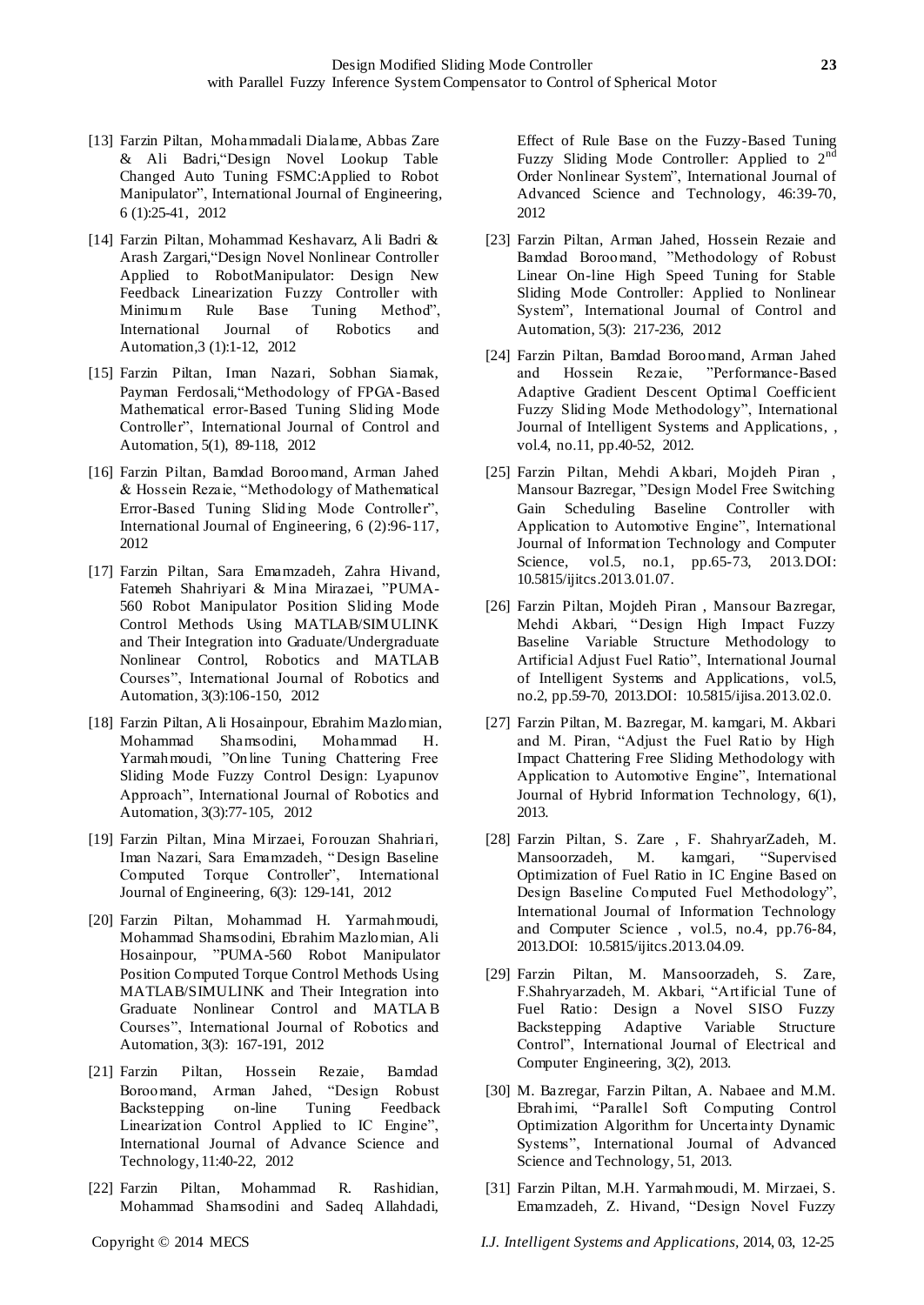Robust Feedback Linearization Control with Application to Robot Manipulator", International Journal of Intelligent Systems and Applications , vol.5, no.5, pp.1-10, 2013.DOI: 10.5815/ijisa.2013.05.01.

- [32] Sh. Tayebi Haghighi, S. Soltani, Farzin Piltan, M. kamgari, S. Zare, "Evaluation Performance of IC Engine: Linear Tunable Gain Computed Torque Controller Vs. Sliding Mode Controller", International Journal of Intelligent Systems and Applications, vol.5, no.6, pp.78-88, 2013.DOI: 10.5815/ijisa.2013.06.10.
- [33] Amin Jalali, Farzin Piltan, M. Keshtgar, M. Jalali, "Colonial Competitive Optimization Sliding Mode Controller with Application to Robot Manipulator", International Journal of Intelligent Systems and Applications, vol.5, no.7, pp.50-56, 2013. DOI: 10.5815/ijisa.2013.07.07.
- [34] Salehi, Farzin Piltan, M. Mousavi, A. Khajeh, M. R. Rashidian, "Intelligent Robust Feed-forward Fuzzy Feedback Linearization Estimation of PID Control with Application to Continuum Robot", International Journal of Information Engineering and Electronic Business, vol.5, no.1, pp.1-16, 2013. DOI: 10.5815/ijieeb.2013.01.01.
- [35] Farzin Piltan, M.J. Rafaati, F. Khazaeni, A. Hosainpour, S. Soltani, "A Design High Impact Lyapunov Fuzzy PD-Plus-Gravity Controller with Application to Rigid Manipulator", International Journal of Information Engineering and Electronic Business, vol.5, no.1, pp.17-25, 2013. DOI: 10.5815/ijieeb.2013.01.02.
- [36] Amin Jalali, Farzin Piltan, A. Gavahian, M. Jalali, M. Adibi, "Model-Free Adaptive Fuzzy Sliding Mode Controller Optimized by Particle Swarm for Robot manipulator", International Journal of Information Engineering and Electronic Business, vol.5, no.1, pp.68-78, 2013. DOI: 10.5815/ijieeb.2013.01.08.
- [37] Farzin Piltan, F. ShahryarZadeh ,M. Mansoorzadeh ,M. kamgari, S. Zare, "Robust Fuzzy PD Method with Parallel Computed Fuel Ratio Estimation Applied to Automotive Engine", International Journal of Intelligent Systems and Applications, vol.5, no.8, pp.83-92, 2013. DOI: 10.5815/ijisa.2013.08.10.
- [38] Farzin Piltan, A. Nabaee, M.M. Ebrahimi, M. Bazregar, "Design Robust Fuzzy Sliding Mode Control Technique for Robot Manipulator Systems with Modeling Uncertainties", International Journal of Information Technology and Computer Science, vol.5, no.8, pp.123-135, 2013. DOI: 10.5815/ijitcs.2013.08.12.
- [39] Farzin Piltan, M. Mansoorzadeh, M. Akbari, S. Zare, F. ShahryarZadeh "Management of Environmental Pollution by Intelligent Control of

Fuel in an Internal Combustion Engine" Global Journal of Biodiversity Science And Management, 3(1), 2013.

- [40] M. M. Ebrahimit Farzin Piltan, M. Bazregar and A.R. Nabaee, "Intelligent Robust Fuzzy-Parallel Optimization Control of a Continuum Robot Manipulator", International Journal of Control and Automation, 6(3), 2013.
- [41] O.R. Sadrnia, Farzin Piltan, M. Jafari, M. Eram and M. Shamsodini, "Design PID Estimator Fuzzy plus Backstepping to Control of Uncertain Continuum Robot", International Journal of Hybrid Information Technology, 6(4), 2013.
- [42] AminJalali, Farzin Piltan, H. Hashemzadeh, A. Hasiri, M.R Hashemzadeh, "Design Novel Soft Computing Backstepping Controller with Application to Nonlinear Dynamic Uncertain System", International Journal of Intelligent Systems and Applications, vol.5, no.10, pp.93-105, 2013. DOI: 10.5815/ijisa.2013.10.12.
- [43] M. Moosavi, M. Eram, A. Khajeh, O. Mahmoudi and Farzin Piltan, "Design New Artificial Intelligence Base Modified PID Hybrid Controller for Highly Nonlinear System", International Journal of Advanced Science and Technology, 57, 2013.
- [44] S. Zahmatkesh, Farzin Piltan, K. Heidari, M. Shamsodini, S. Heidari, "Artificial Error Tuning Based on Design a Novel SISO Fuzzy Backstepping Adaptive Variable Structure Control" International Journal of Intelligent Systems and Applications, vol.5, no.11, pp.34-46, 2013. DOI: 10.5815/ijisa.2013.11.04.
- [45] S. Heidari, Farzin Piltan, M. Shamsodini, K. Heidari and S. Zahmatkesh, "Design New Nonlinear Controller with Parallel Fuzzy Inference System Compensator to Control of Continuum Robot Manipulator",International Journal of Control and Automation, 6(4), 2013.
- [46] FarzinPiltan, M. Kamgari, S. Zare, F. ShahryarZadeh, M. Mansoorzadeh, "Design Novel Model Reference Artificial Intelligence Based Methodology to Optimized Fuel Ratio in IC Engine", International Journal of Information Engineering and Electronic Business, vol.5, no.2, pp.44-51, 2013. DOI: 10.5815/ijieeb.2013.02.07.
- [47] Farzin Piltan, Mehdi Eram, Mohammad Taghavi, Omid Reza Sadrnia, Mahdi Jafari,"Nonlinear Fuzzy Model-base Technique to Compensate Highly Nonlinear Continuum Robot Manipulator", IJISA, vol.5, no.12, pp.135-148, 2013. DOI: 10.5815/ijisa.2013.12.12
- [48] Amin Jalali, Farzin Piltan, Mohammadreza Hashemzadeh, Fatemeh BibakVaravi, Hossein Hashemzadeh,"Design Parallel Linear PD Compensation by Fuzzy Sliding Compensator for